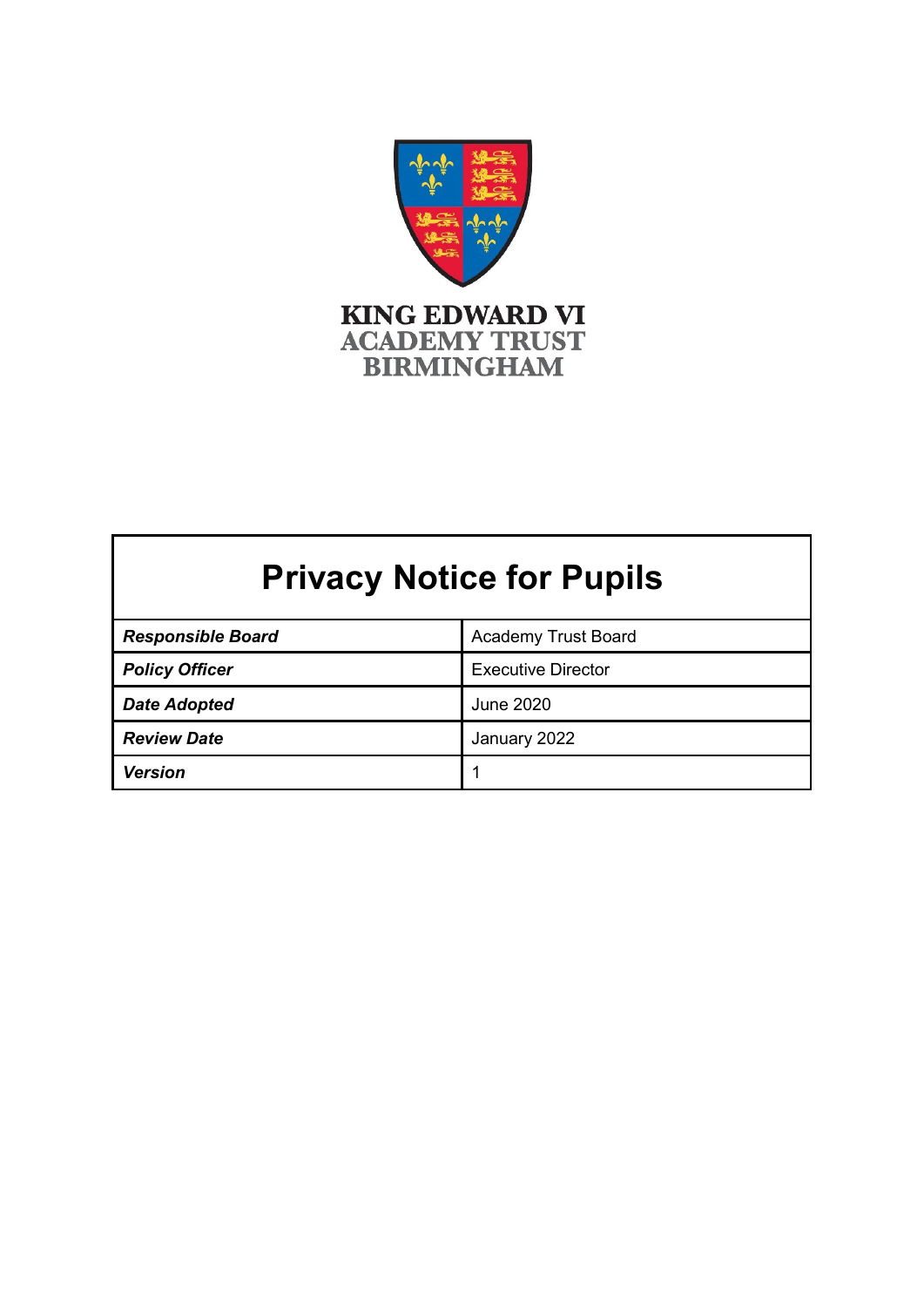*This notice might be difficult for you to understand. You can ask your parents or another adult such as your teacher to help you understand it.*

*It is about how we use information about you and what we do with it. We call this information about you 'personal data' or 'personal information.'*

## **Who we are**

You may already know that your school is part of the King Edward VI Academy Trust Birmingham (the 'Academy Trust'). As part of the new General Data Protection Regulation ('GDPR') we have to tell you that the Academy Trust is the organisation which is in charge of your personal information. This means the Academy Trust is called the Data Controller.

The entities within the Academy Trust are:

- King Edward VI Aston School;
- King Edward VI Balaam Wood Academy;
- King Edward VI Camp Hill School for Boys;
- King Edward VI Camp Hill School for Girls;
- King Edward VI Five Ways School;
- King Edward VI Handsworth School for Girls;
- King Edward VI Handsworth Grammar School for Boys;
- King Edward VI Handsworth Wood Girls' Academy;
- King Edward VI Sheldon Heath Academy; and
- King Edward's Consortium.

The postal address of the Academy Trust is:

King Edward VI Academy Trust, Foundation Office, Edgbaston Park Road, Birmingham B15 2UD.

The Academy Trust is sponsored by the The Schools of King Edward VI in Birmingham (the 'Foundation') a Charity registered at Foundation Office, Edgbaston Park Road, Birmingham B15 2UD. The Foundation and Academy Trust share resources and act in accordance with their Data Sharing Agreement.

If you want to contact us about your personal information you can contact your Data Protection Lead for your school. The name of your school's Data Protection Lead can be found here: [https://www.schoolsofkingedwardvi.co.uk/legal-information/.](https://www.schoolsofkingedwardvi.co.uk/legal-information/) You can speak to him/her in school or you can leave a letter at the school reception or send one via post to your school.

The Data Protection Officer for the Academy Trust is Laura Ganderton. You can contact her via:

- email: [dataprotection@ske.uk.net](mailto:dataprotection@ske.uk.net);
- telephone: 0121 472 1147; or
- post: Foundation Office, Edgbaston Park Road, Birmingham B15 2UD.

In this notice 'we' and 'us' means the Academy Trust and 'parent' means parent, guardian and carer.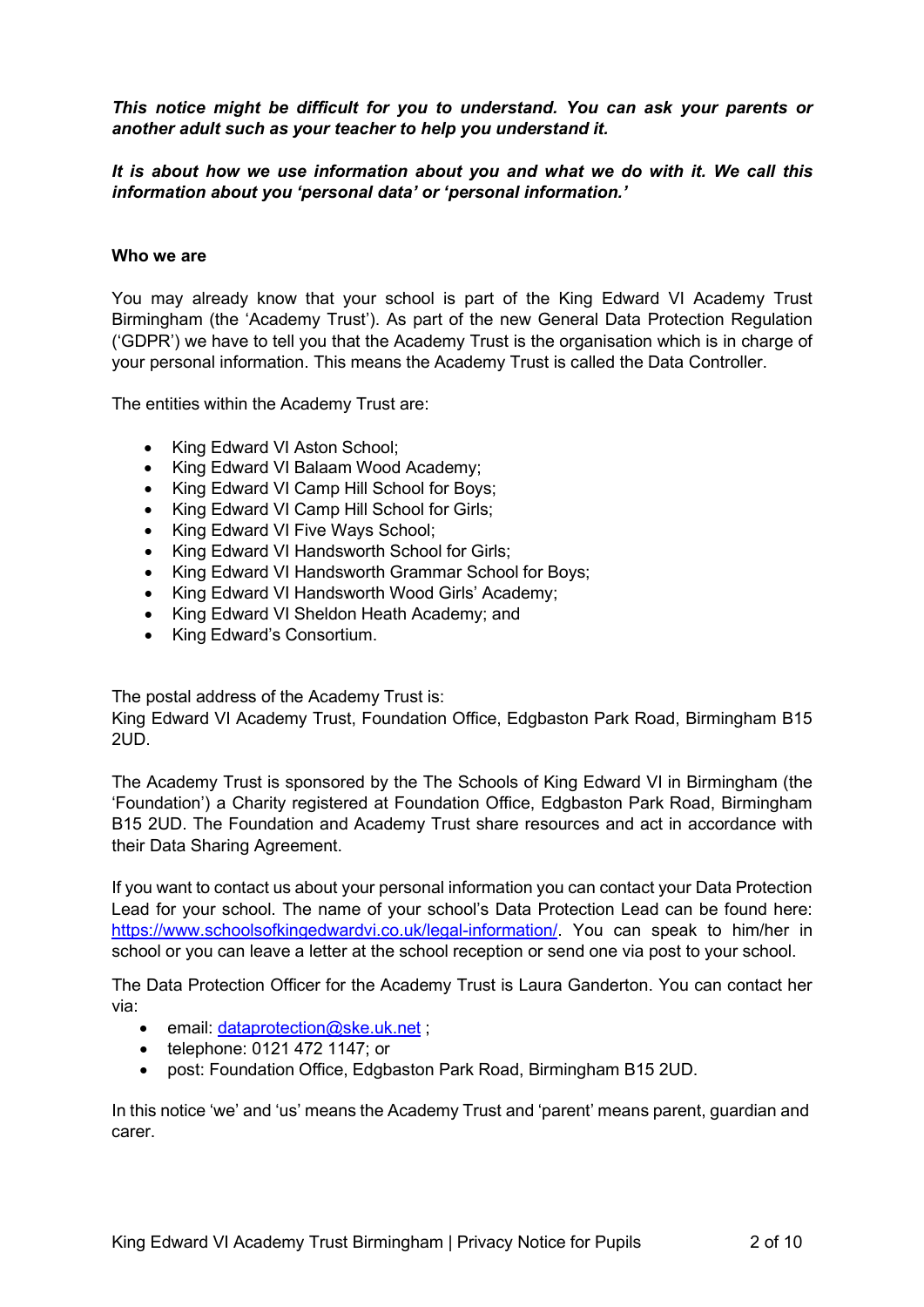## **Aim**

The Academy Trust is committed to protecting the privacy and security of your personal information. This privacy notice describes how we collect and use personal information about you during your time with us.

The Academy Trust aims to ensure that all data collected about staff pupils, parents and visitors is collected, stored and processed in accordance with the General Data Protection Regulation. This applies to all data, regardless of whether it is in paper or electronic format.

We may amend this privacy notice at any time.

## **Definitions**

| Term                  | Definition                                                                                                                                                                                                 |
|-----------------------|------------------------------------------------------------------------------------------------------------------------------------------------------------------------------------------------------------|
| Personal data         | Data from which a person can be identified,<br>including data that, when combined with<br>other readily available information, leads to<br>a person being identified                                       |
| Special category data | These are data about ethnic origin, political<br>opinions, religious or similar beliefs, trade<br>union membership, health, sex life, criminal<br>proceedings or convictions, genetic or<br>biometric data |
| Processing            | Obtaining, recording or holding data                                                                                                                                                                       |
| Data subject          | The person whose personal data is held or<br>processed                                                                                                                                                     |
| Data controller       | A person or organisation that determines<br>the purposes for which, and the manner in<br>which, personal data is processed                                                                                 |
| Data processor        | A person, other than an employee of the<br>data controller, who processes the data on<br>behalf of the data controller                                                                                     |

## **Data protection principles**

We will comply with data protection law. This says that the personal data we hold about you must be:

- used lawfully, fairly and in a transparent way;
- collected only for valid purposes that we have clearly explained to you and not used in any way that is incompatible with those purposes;
- relevant to the purposes we have told you about and limited only to those purposes;
- accurate and kept up-to-date;
- kept only as long as necessary for the purposes we have told you about; and
- kept securely.

**The law provides that from the age of 12, pupils are mature enough to exercise their own data protection rights**.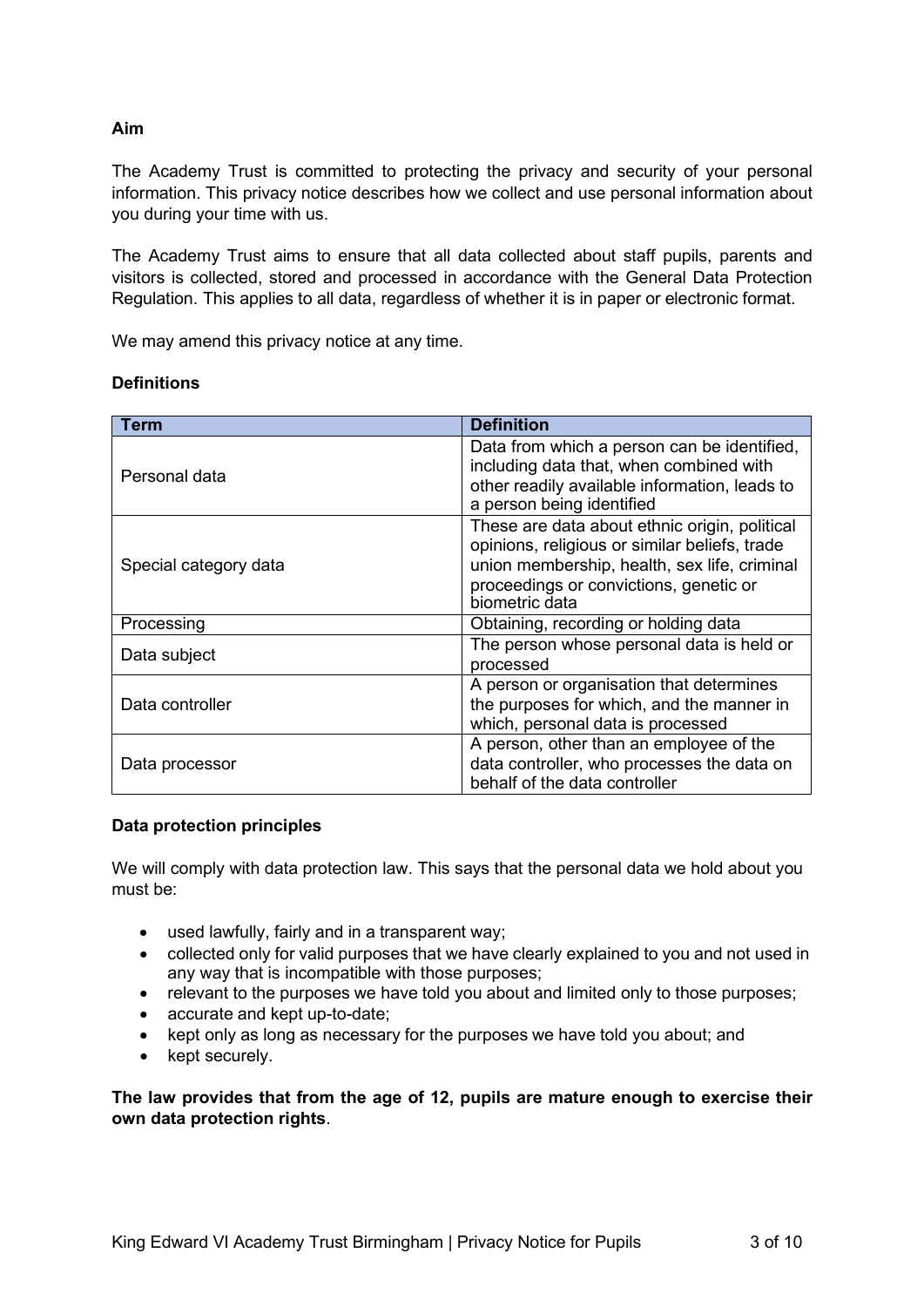## **Categories of pupil information that we collect, hold and share**

This data includes, but is not restricted to:

- Personal information (such as name, unique pupil number, medical information and address);
- Characteristics (such as ethnicity, language, nationality and free school meal eligibility)
- Attendance information (such as sessions attended, number of absences and absence reasons);
- Educational records (such as national curriculum assessment results, safeguarding and exclusions).
- The provision of educational support and related services to pupils (and parents) including the provision of the school's IT and communications system and virtual learning environment (and monitoring the same) all in accordance with our IT policies.

This information will include where you go after you leave us and any special educational needs you may have. We will also use photographs of you. More details about this are in our photograph policy.

## **How we collect personal information**

- When you join the School, your admissions and acceptance forms give us lots of personal information;
- If your school is a grammar school, we will receive information about you from your entrance exam application;
- You, your teachers and other pupils may also provide information once you are a pupil in the school;
- Your old school also gives us information about you so that we can teach and care for you;
- Sometimes we get information from your doctors and other professionals where we need this to look after you;
- Local authority and/or the Department for Education ('DfE') may provide us with information;
- For pupils enrolling for post 14 qualifications, the Learning Records Service will give us the unique learner number (ULN) and may also give us details about your learning or qualifications.

We use CCTV at some of our schools to make sure the school sites are safe. CCTV is not used in private areas such as changing rooms. For more information, please refer to our CCTV policy.

#### **How we use pupil information**

We, the Academy Trust, collect and hold personal information relating to our pupils. We use this personal data to:

- support pupil learning;
- monitor and report on pupil progress;
- provide appropriate care for pupils;
- assess the quality of our services;
- to comply with the law about sharing personal data.

The use of your information for these purposes is lawful for the following reasons: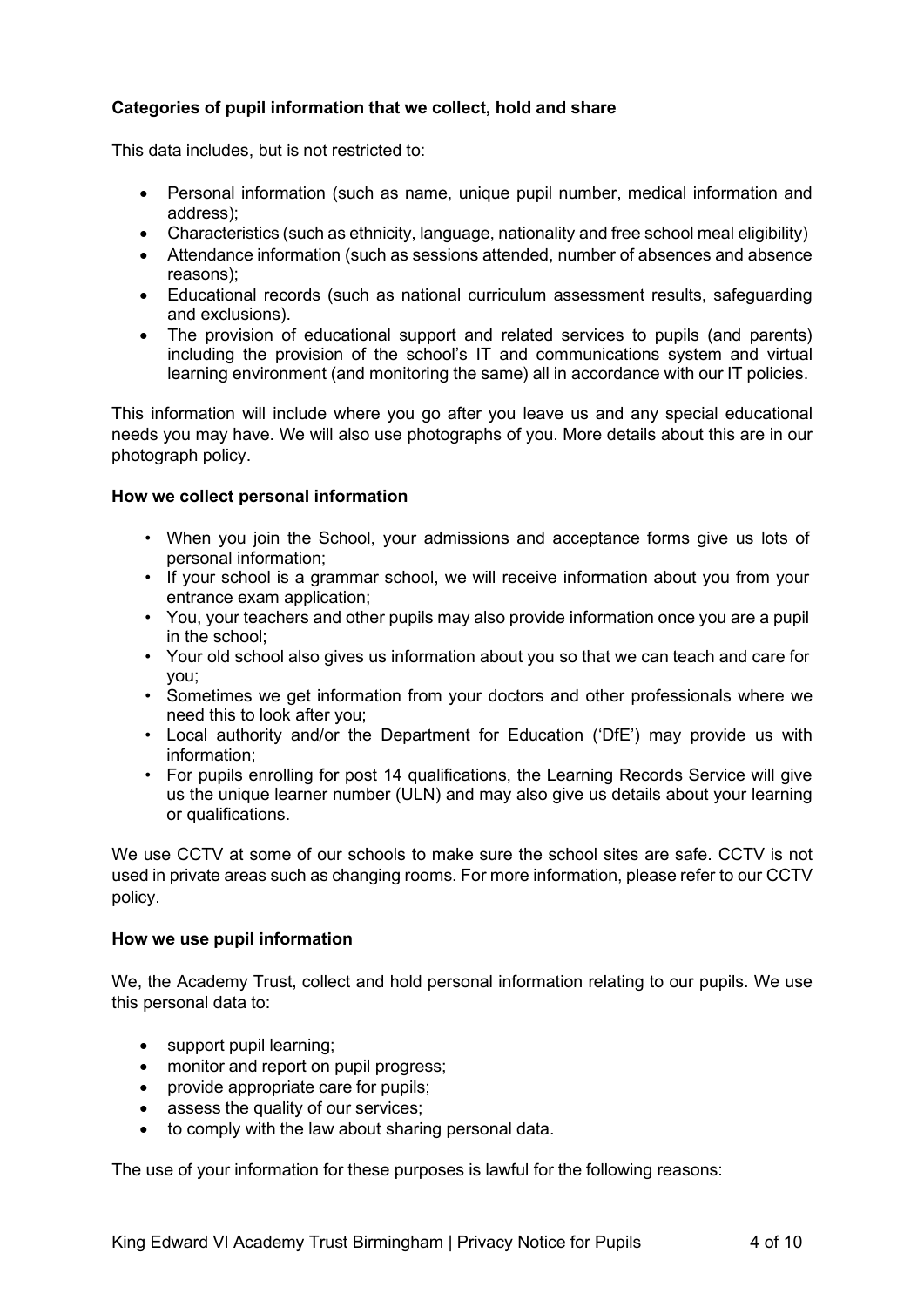- The Academy Trust is under a legal obligation to collect the information or the information is necessary for us to meet legal requirements imposed upon us such as our duty to safeguard pupils;
- It is necessary for us to hold and use your information for the purposes of our functions as a school and so we can look after you. This is a function which is in the public interest because everybody needs to have an education. This means we have real and proper reasons to use your information.

We will not usually need your consent to use your information. However, if at any time we would like to use your personal data in a way which means that we would need your consent, then we will explain to you what we want to do and ask you for consent. This is most likely to be when we are involved in activities which are not really part of our job as an Academy Trust/School, but we are involved because we think it would benefit you. If you give your consent, you may change your mind at any time. If we think that you will not understand what we are asking, then we will ask your parent or carer instead. Usually, we will involve your parents even if you can make your own decision.

When we collect personal information on our forms, we will make it clear whether there is a legal requirement for you/your parents to provide it, whether there is a legal requirement on the school/Academy Trust to collect it. If there is no legal requirement, then we will explain why we need it and what the consequences are if it is not provided.

## **If you fail to provide personal information**

If you fail to provide certain information when requested, we may not be able to provide you with an education through the Academy Trust, or we may be prevented from complying with our legal obligations as an education provider.

## **When we give your information to others**

Once you reach the age of 13, the law requires us to pass on certain information to Birmingham City Council ('BCC') who have responsibilities in relation to the education or training of 13-19 year olds. We may also share certain personal data relating to children aged 16 and over with post-16 education and training providers in order to secure appropriate services for them. A parent / guardian can request that **only** their child's name, address and date of birth be passed to BCC by informing your school administrator. This right is transferred to the child once he / she reaches the age of 16.

For more information about services for young people, please go to the local authority website [https://www.birmingham.gov.uk/info/20014/schools\\_and\\_learning.](https://www.birmingham.gov.uk/info/20014/schools_and_learning)

Names and areas of interest are shared with our Careers Education Provider to enable them to provide information and feedback relevant to you.

We will not give information about our pupils to anyone without your consent unless the law and our policies allow us to do so. If you want to receive a copy of the information about you that we hold, please contact your school administrator.

We are required, by law under regulation 5 of the Education (Information about Individual Pupils) England Regulations 2013, to pass some information about our pupils to the DfE. This is the part of the Government which is responsible for schools. This information may, in turn,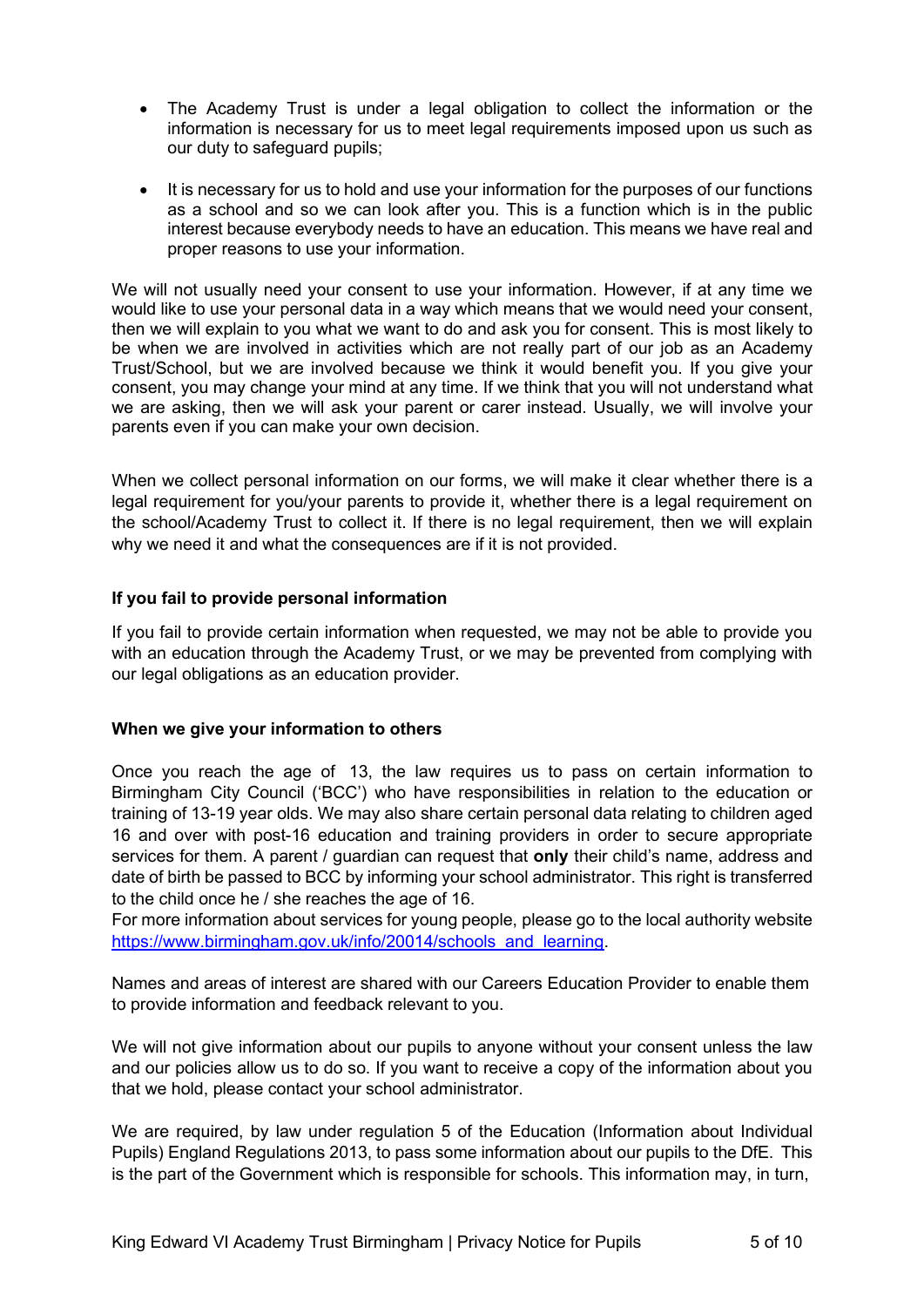then be made available for use by the Local Authority.

The DfE may also share information about pupils that we give to them with other people or organisations. This will only take place where the law, including the law about data protection, allows it.

## **The National Pupil Database (NPD)**

The NPD is owned and managed by the DfE and contains information about pupils in schools in England. It provides invaluable evidence on educational performance to inform independent research, as well as studies commissioned by the Department. It is held in electronic format for statistical purposes. This information is securely collected from a range of sources including schools, local authorities and awarding bodies.

We are required by law to provide information about our pupils to the DfE as part of statutory data collections such as the school census and early years' census. Some of this information is then stored in the NPD. The law that allows this is the Education (Information About Individual Pupils) (England) Regulations 2013.

To find out more about the pupil information we share with the department, for the purpose of data collections, go to [https://www.gov.uk/education/data-collection-and-censuses-for](https://www.gov.uk/education/data-collection-and-censuses-for-schools)[schools.](https://www.gov.uk/education/data-collection-and-censuses-for-schools)

To find out more about the NPD, go to National pupil database: user guide and [supporting](https://www.gov.uk/government/publications/national-pupil-database-user-guide-and-supporting-information) [information](https://www.gov.uk/government/publications/national-pupil-database-user-guide-and-supporting-information) - GOV.UK.

The department may share information about our pupils from the NPD with third parties who promote the education or well-being of children in England by:

- conducting research or analysis
- producing statistics
- providing information, advice or guidance

The DfE has robust processes in place to ensure the confidentiality of our data is maintained and there are stringent controls in place regarding access and use of the data. Decisions on whether the DfE releases data to third parties are subject to a strict approval process and based on a detailed assessment of:

- who is requesting the data
- the purpose for which it is required
- the level and sensitivity of data requested: and
- the arrangements in place to store and handle the data

To be granted access to pupil information, organisations must comply with strict terms and conditions covering the confidentiality and handling of the data, security arrangements and retention and use of the data.

For more information about the department's data sharing process, please visit: [https://www.gov.uk/data-protection-how-we-collect-and-share-research-data](https://www.gov.uk/guidance/data-protection-how-we-collect-and-share-research-data)

For information about which organisations the department has provided pupil information,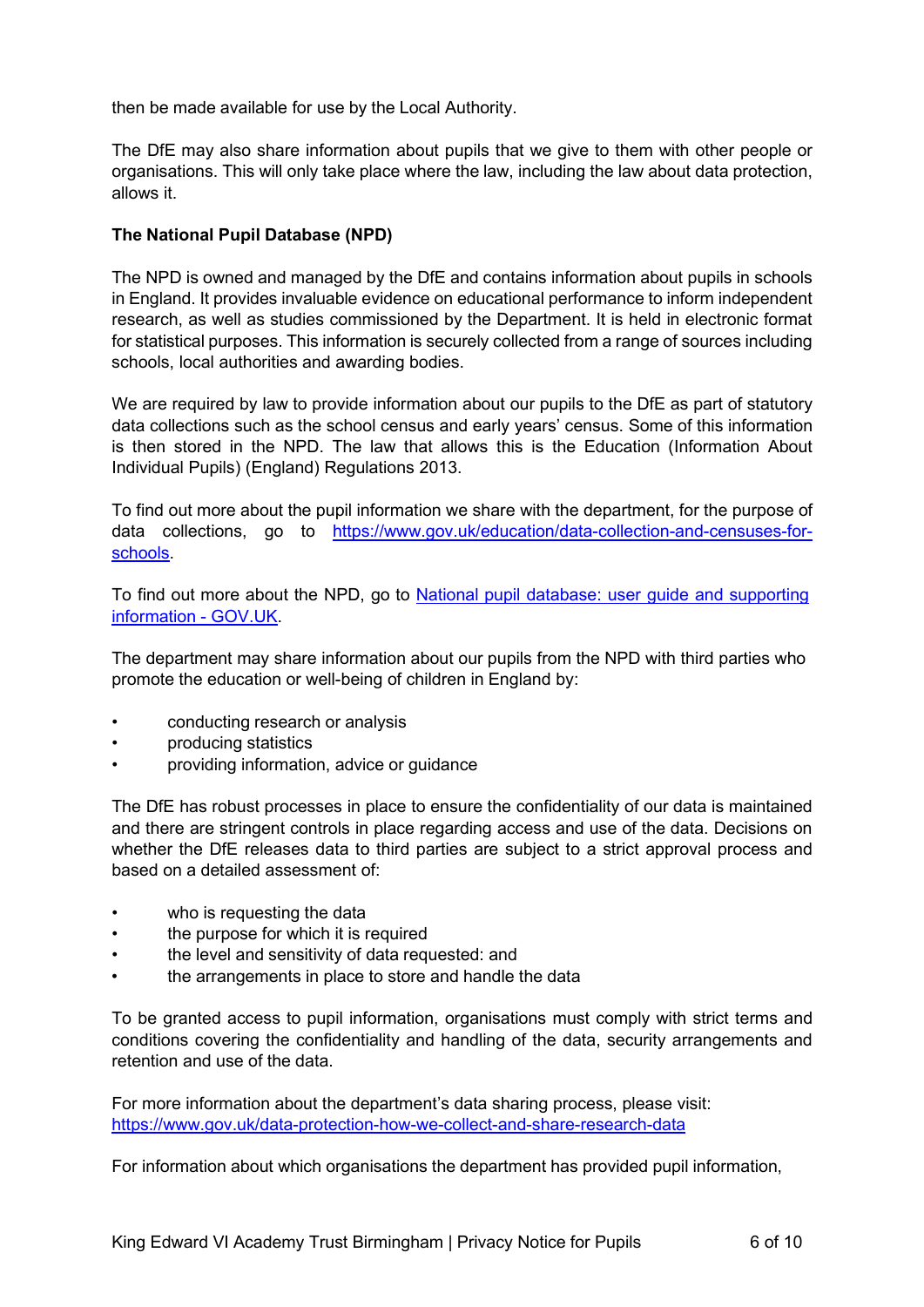(and for which project), please visit the following website: <https://www.gov.uk/government/publications/national-pupil-database-requests-received>

To contact the DfE: <https://www.gov.uk/contact-dfe>

We will also normally give information about you to your parents or your main carer. Where appropriate, we will listen to your views first. We will also take family circumstances into account, in particular where a Court has decided what information a parent is allowed to have.

## **We will also disclose your personal data to ensure you are safe in school to:**

- Your new school if you move schools;
- Disclosures connected with Special Educational Needs ('SEN') support e.g. Communication and Autism Team, Pupil School support and the Local Authority;
- School nurse:
- School Counsellor;
- CAMHS (Child and Adolescent Mental Health Service);
- Emergency services.

The information disclosed to these people/services will include sensitive personal information about you. Usually this means information about your health and any special educational needs or disabilities which you have. We do this because these people need the information so that they can support you.

## **We will also share your data to support your learning**

We will also disclose your personal data to a range of suppliers to support your learning and communication within school. The specific suppliers will change from time to time but will include:

- Examination boards (e.g. AQA, Edexcel, OCR, WJEC, ABRSM, Trinity) and the Joint Council for Qualifications (JCQ);
- Suppliers of online resources to support with your work, both in and out of school (e.g. GCSEPod, MyMaths, Pearson ActiveLearn, Collins Connect, Kerboodle);
- Systems to enable target setting and monitoring of progress (e.g. FFT (Aspire), SISRA, CEM (ALIS));
- Communication & organisation systems (e.g. G-Suite, Gmail, ParentPay, Cashless Catering, Groupcall);
- Organisations which run competitions for pupils (e.g. Brebras Challenge, ICAEW).

The information disclosed to these people/services will usually only include the key information required for your use of the systems, the exception being the examination boards where sensitive information may be disclosed e.g. your medical details and any special educational needs or disabilities you have which require specific arrangements to be made for your examinations. We share this information to support your learning and to enable you to access the examinations in an appropriate manner.

**For a list of third parties we may share your information with please visit:** <https://www.schoolsofkingedwardvi.co.uk/legal-information/>

Our disclosure of your personal data is lawful for the following reasons: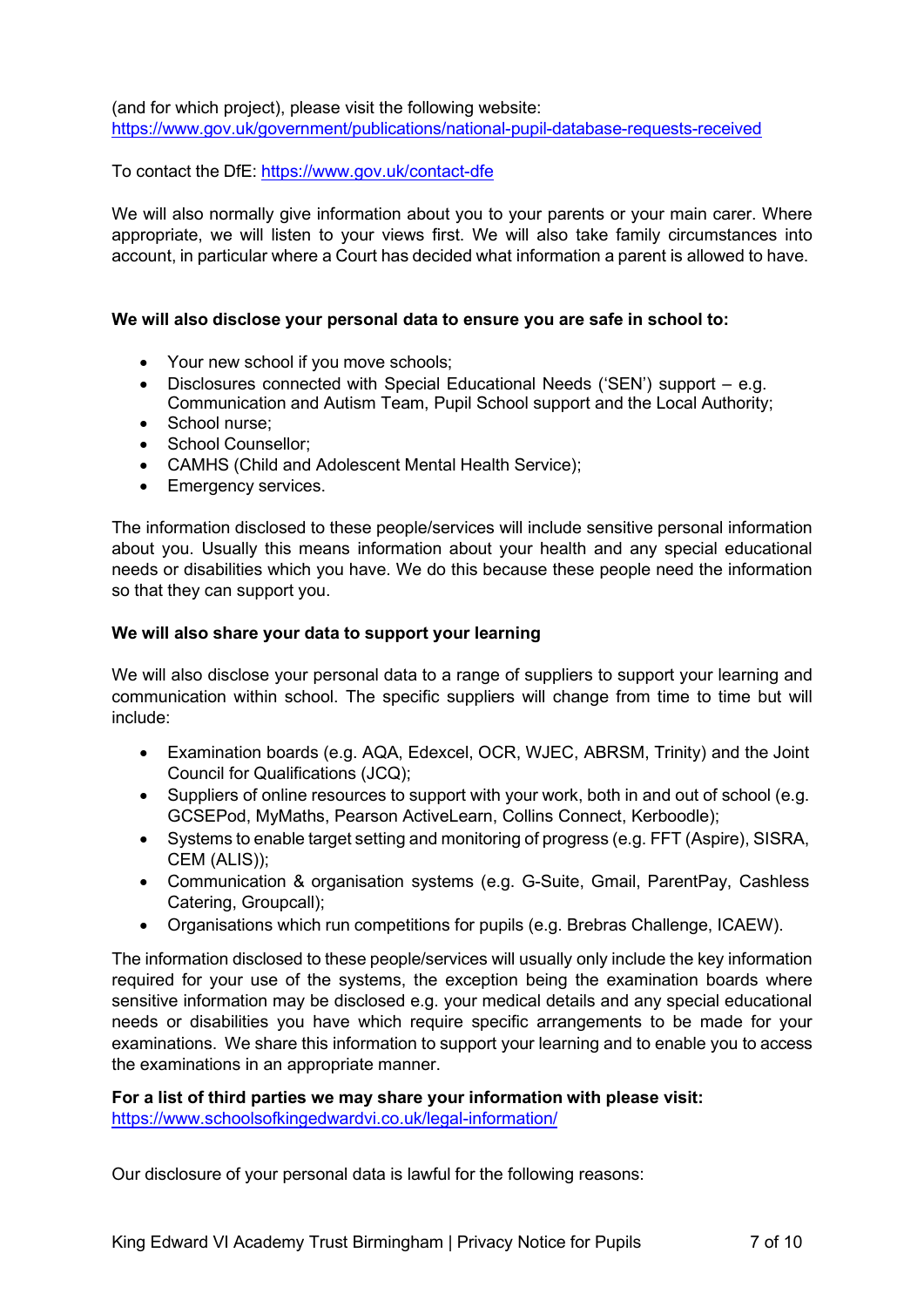- The Academy Trust is under a legal obligation to disclose the information or disclosing the information is necessary for us to meet legal requirements imposed upon us such as our duty to look after you and protect them from harm.
- It is necessary for us to disclose your information for the purposes of our functions in providing schooling. This is a function which is in the public interest.
- We have a legitimate interest in disclosing your information because it is necessary in order to provide you with education and pastoral care and connected purposes as outlined above.
- We will not usually need consent to disclose your information. However, if at any time it appears to us that we would need consent then this will be sought before a disclosure is made.

It is in your vital interests for your personal information to be passed to these people or services. We will ask you for consent once we think that you can understand what we are asking for. This is because the law requires us to ask you if you can understand. Normally, we involve your parents too. By law we won't need their consent if you can give it but parents like to be involved because it is part of looking after you. Before you are old enough to understand what we are asking for we will ask your parents to consent for you.

We do not normally transfer your information to a different country which is outside the European Economic Area. This would only happen if one of your parents lives abroad or if you move to a new school abroad. If this happens we will be very careful to make sure that it is safe to transfer your information. We will look at whether that other country has good data protection laws for example. If we cannot be sure that it is safe then we will talk to you and your parents about it and make sure that you are happy for us to send your information. As this is not something we normally do and we don't know which country we might need to send your information to, we cannot tell you more about it now. But if we want to transfer your data to a different country then we will tell you whether or not we think it is safe and why we have decided that.

## **Change of purpose**

We will only use your personal information for the purposes for which we collected it, unless we reasonably consider that we need to use it for another reason and that reason is compatible with the original purpose. If we need to use your personal information for an unrelated purpose, we will notify you and we will explain the legal basis which allows us to do so.

Please note that we may process your personal information without your knowledge or consent, in compliance with the above rules, where this is required or permitted by law.

## **Security**

We have appropriate security measures to prevent your personal information from being accidentally lost, used or accessed in an unauthorised way, altered or disclosed. In addition, we limit access to your personal information to those employees, agents, contractors and other third parties who have a need to know. They will only process your personal information on our instructions and they are subject to a duty of confidentiality.

We have put in place procedures to deal with any suspected data security breach and will notify you and any applicable regulator of a suspected breach where we are legally required to do so.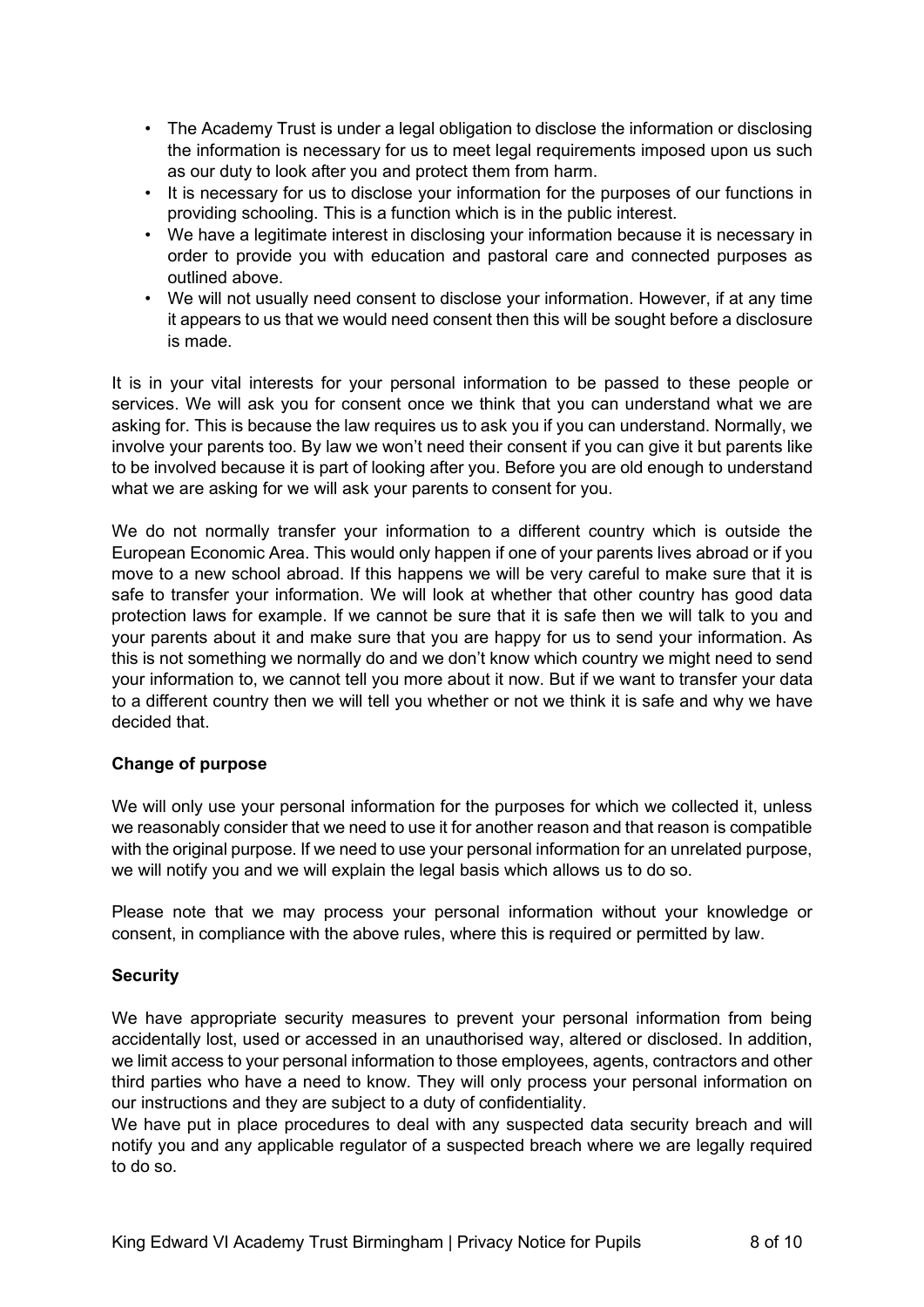## **How long we keep your information**

We only keep your information for as long as we need to or for as long as the law requires us to. Most of the information we have about you will be in our school information management system. We usually keep these until your  $25<sup>th</sup>$  birthday unless you move to another school in which case we send your records to your new school.

The Foundation maintains a permanent archive of all pupils who have ever attended a school of the Foundation. This archive comprises of the pupil's address when they started at the school, date of birth, parents' occupations and what type of place they had (such as a scholarship), together with the dates they started and finished as a pupil. The archive can be accessed by the archivist for research and other purposes, but is not used for marketing.

We have a policy which explains how long we keep information. It is called a Data Retention Policy and you can find it on the Academy Trust website or contact your school reception.

## **Your rights**

You have the following rights in relation to the information we hold about you:

- You can ask us for a copy of the information we have about you;
- You can ask us to correct any information we have about you if you think it is wrong;
- You can ask us to erase information about you (although we may have good reasons why we cannot do this);
- You can ask us to limit what we are doing with your information;
- You can object to what we are doing with your information;
- You can ask us to transfer your information to another organisation in a format that makes it easy for them to use.

There is more information in our Data Protection Policy or you can ask the Data Protection Lead at your school.

The policy can be found on the Academy Trust website or you can contact your school reception.

You can complain about what we do with your personal information. If you are not happy with our answer to your complaint, then you can complain to the Information Commissioner's Office:

Information Commissioner's Office Wycliffe House Water Lane Wilmslow Cheshire SK9 5AF

Tel: 0303 123 1113 (local rate) or 01625 545 745 if you prefer to use a national rate number.